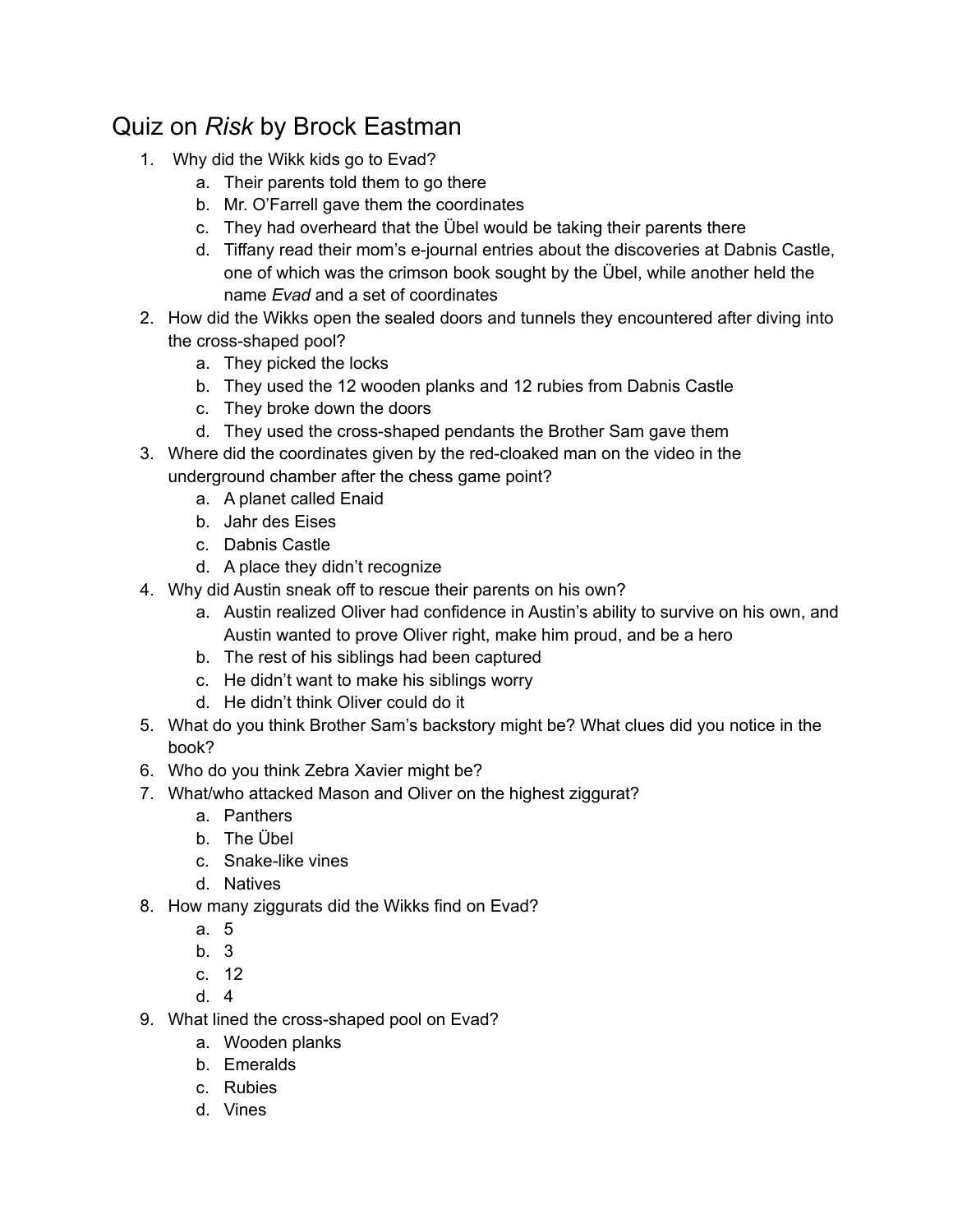- 10. Why do you think Austin and Oliver argued so much? What made Austin begin to change his attitude?
- 11. According to Brother Sam, what are the Übel searching for?
	- a. Revenge against the Empire
	- b. A way to live forever
	- c. World peace
	- d. The ultimate weapon
- 12. Why would the Veritas Nachfolger remain loyal to the ways of the Truth despite the Übel's attempts to wipe it out?
- 13. The first riddle that the Wikks found on Evad read, "For we walk by faith, not by sight." What does that mean? How did the Wikks and Obbin display faith?
- 14. Why do you think a cross is a symbol of truth?
- 15. According to Brother Sam, why did the Übel try to cover up and wipe out history?